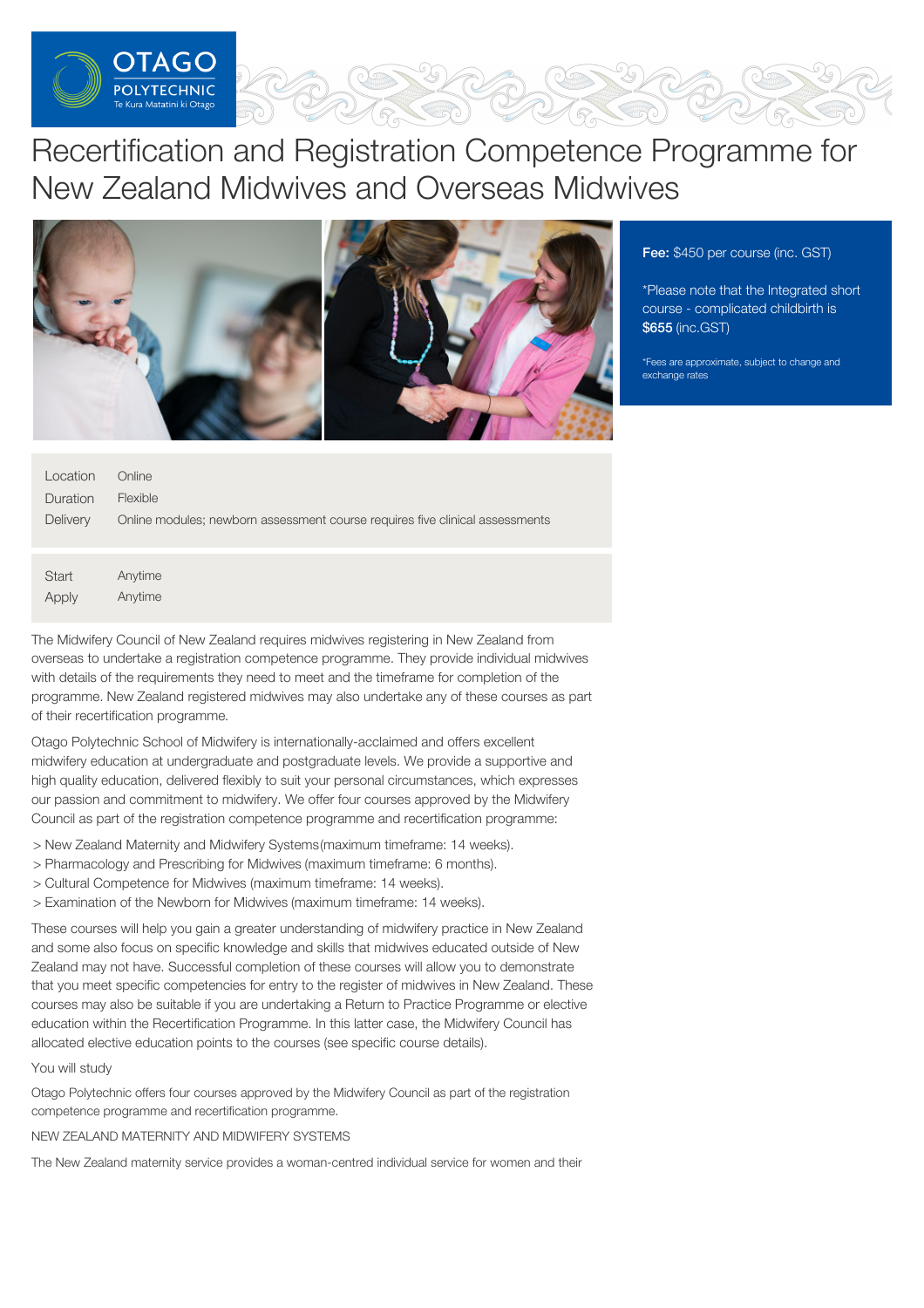families. Midwives are the main maternity providers. Almost 80% of women have a midwife as their lead carer.

This course introduces overseas qualified midwives to midwifery practice in New Zealand. Midwives in New Zealand work in partnership with women throughout the childbirth experience.

Gain the professional and legal knowledge and skills essential for practice in New Zealand. If you are a New Zealand midwife wanting to update your knowledge, you may enrol in this course and will receive elective education points. If you are completing this course as part of an overseas midwife competence programme you will receive no elective education points.

# Competencies for Entry to the Register

Successful completion of this course will contribute to your knowledge with regard to the following Competencies for Entry to the Register: 1.3, 1.4, 1.5, 1.6, 1.11, 2.16, 2.17, 2.19, 3.7, 4.4, 4.5, 4.7, 4.9, 4.11

# Learning outcomes

On successful completion of this course, you will be able to:

- 1. Discuss the role of midwives within the New Zealand maternity service and their scope of practice.
- 2. Briefly discuss the history of New Zealand midwifery and maternity services particularly in relation to midwifery partnership and autonomy.
- 3. Describe the structure and funding of New Zealand maternity systems and relationship of funding to service provision.
- 4. Explain the difference between regulatory and professional frameworks and their application to midwifery practice.
- 5. Summarise key legislation that affects midwives in New Zealand.
- 6. Explain the principles of midwifery partnership and how these may be integrated into practice.

Final assessment pass mark: At least 80%

# PHARMACOLOGY AND PRESCRIBING FOR MIDWIVES

This course identifies that the midwife regardless of her workplace is an autonomous practitioner in the provision of primary midwifery care. In this role, midwives are legally allowed to prescribe and administer medications to women and neonates during the normal birth experience; this usually involves care in the antenatal, intrapartum and postnatal period.

Gain comprehensive knowledge of the issues surrounding prescribing, and the use and administration of, medication within normal childbirth. Explore the pharmacological aspects of drugs commonly prescribed by midwives. If you are already a New Zealand registered midwife, you can complete this course as an update for your practice in relation to pharmacology and midwifery prescribing.

Competencies for Entry to the Register

Successful completion of this course will contribute to your knowledge with regard to the following Competencies for Entry to the Register: 2.2, 2.3, 2.5, 2.13, 2.14, 2.15, 2.17, 4.3.

# Learning outcomes

On successful completion of this course, you will be able to:

- 1. Demonstrate an understanding of the legislation and legal parameters of midwifery prescribing, administration and use of medicines/drugs within pregnancy and childbirth.
- 2. Demonstrate knowledge of pharmacological principles including physiological changes during pregnancy and postpartum.
- 3. Demonstrate an ability to write prescriptions that comply with the requirements of the Medicines Regulations (1984), the Maternity Notice (2007), the Pharmaceutical Schedule and are the correct prescription for the identified condition.
- 4. Demonstrate assessment, diagnosis and prescribing when appropriate for women and/or baby within the midwifery scope of practice.
- 5. Integrate current research evidence in relation to the use of drugs in pregnancy, childbirth, the puerperium, lactation and the neonate.
- 6. Review the use of antimicrobials in relation to childbirth and the midwife's role in minimizing antimicrobial resistance.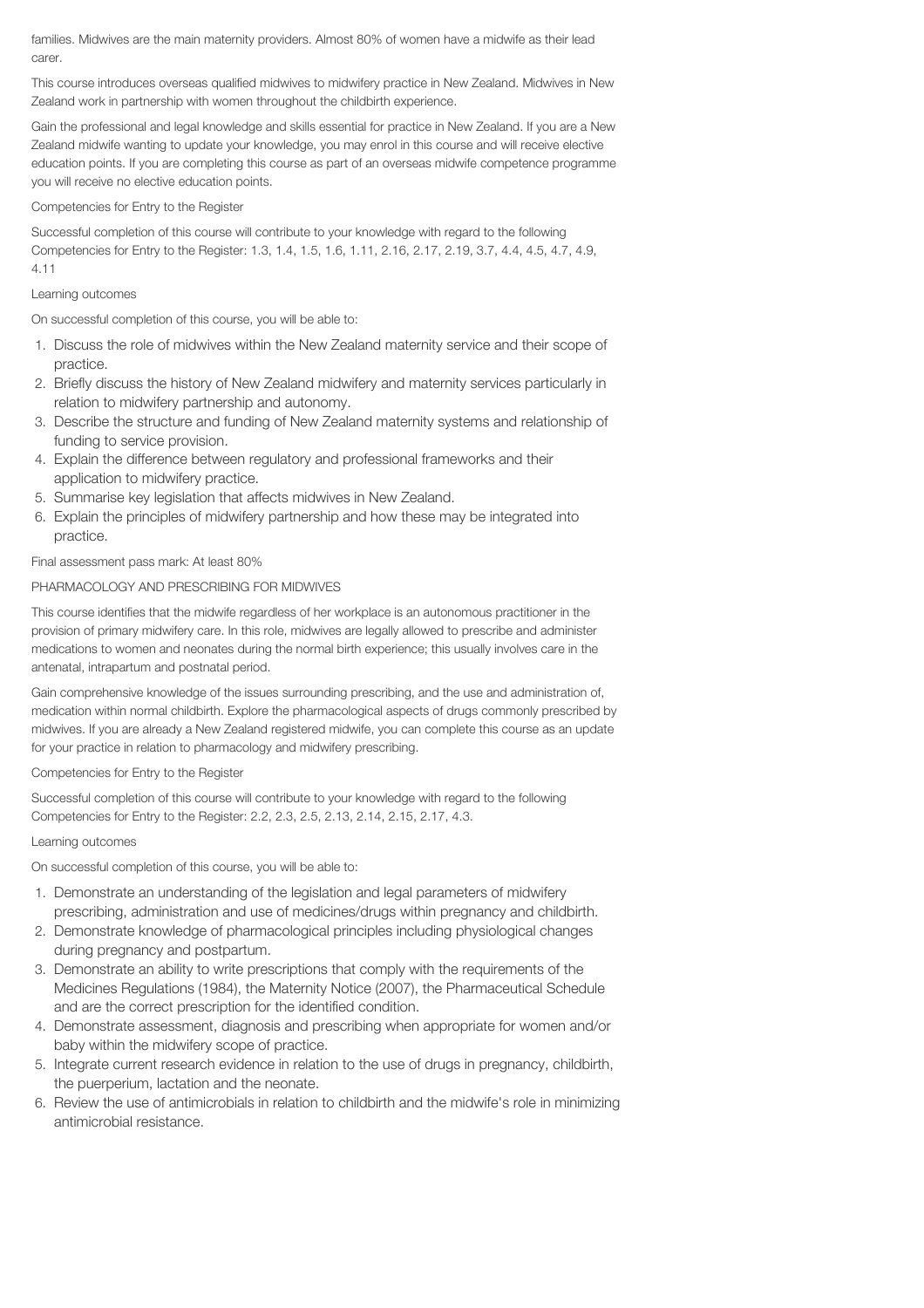#### Final assessment pass mark: At least 90%

## CULTURAL COMPETENCE FOR MIDWIVES

This course is designed to provide overseas qualified midwives with the knowledge and skills required to achieve the competencies for entry to the Register of Midwives that pertain to cultural competence.

A culturally competent midwife will draw on the frameworks of Midwifery Partnership, Cultural Safety and Turanga Kaupapa in order to enhance her relationships with each woman and her family. Midwives identify that different elements of culture exist side by side and therefore, at any one time, one aspect may be more important than another for the woman. It is the woman who determines if the midwife is culturally safe in her midwifery practice. Being culturally competent means that the midwife identifies, acknowledges and incorporates the woman's cultures into the provision of individualised care.

The Midwifery Council acknowledges that cultural competence is a requirement for each midwife entering the profession and cultural competence is embedded within the Competencies for Entry to the Register of **Midwives** 

### Competencies for Entry to the Register

Successful completion of this course will contribute to your knowledge with regard to the following Competencies for Entry to the Register: 1.3, 1.4, 1.5, 1.7, 1.9, 2.15, 3.3, 4.1, 4.9, 4.11.

#### Learning outcomes

On successful completion of this course, you will be able to:

- 1. Demonstrate understanding of Midwifery Partnership, Cultural Safety and Turanga Kaupapa and their application to midwifery practice and professionalism.
- 2. Explain and analyse the significance of power relationships in midwifery and the implications for practice.
- 3. Discuss the implications of Midwifery Partnership and Cultural Competence for professionalism.

Final assessment pass mark: At least 80%

#### EXAMINATION OF THE NEWBORN FOR MIDWIVES

This course is designed to provide overseas qualified midwives with the knowledge and skills required to achieve the Competencies for Entry to the Register of Midwives that pertain to Examination of the Newborn.

The New Zealand maternity system is designed to provide a woman-centred individual service for women and their infants. Midwives are required to be competent in newborn examination and are responsible for assessing and examining each infant for which they are providing care.

Gain the knowledge and skills essential for such practice in New Zealand. A separate demonstration of practical competence is required.

Competencies for Entry to the Register

Successful completion of this course will contribute to your knowledge with regard to the following Competencies for Entry to the Register: 2.9 and 2.10.

#### Learning outcomes

On successful completion of this course, you will be able to:

- 1. Demonstrate knowledge and understanding of fetal and neonatal physiology and the transitional events in the early neonatal period.
- 2. Describe how to undertake a comprehensive physical assessment of the infant at birth and other decision points in the postnatal period.
- 3. Identify variations of normality, abnormal findings and discuss.
- 4. Discuss the assessment of infant well-being and how to recognise a sick baby.
- 5. Describe your role with regard to professional standards, competencies and legal issues with regard to care of the newborn.

Final assessment pass mark: At least 80% and five clinical assessments that meet the competency standard.

#### How to get started

To access the course material you just need to follow these simple steps:

1. You will need to create an account in Moodle - our student online learning platform. To do this, go to https://moodle.op.ac.nz/login/signup.php. If you have previously studied one of our courses on Moodle then skip these set-up steps and go straight to step 3.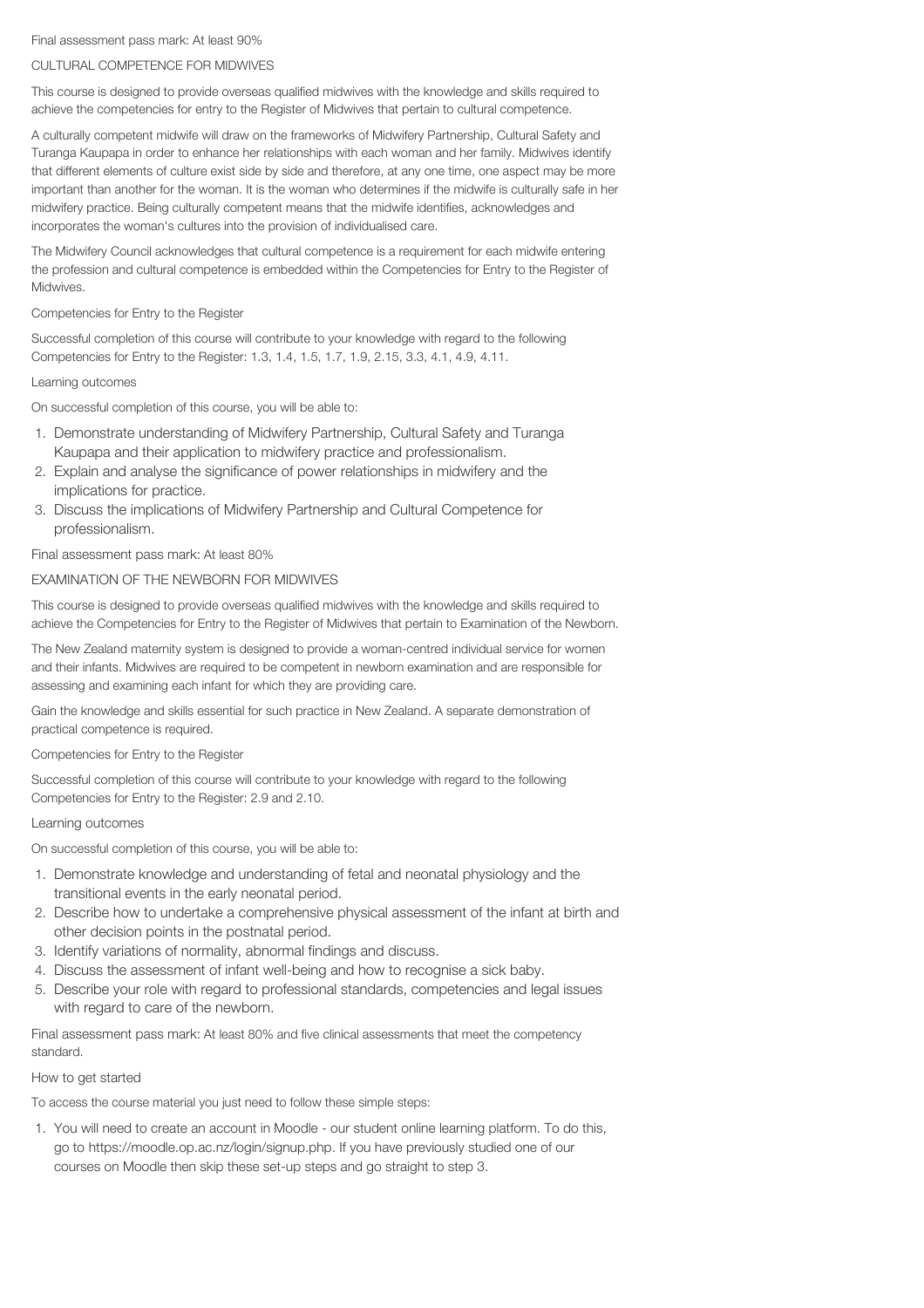- 2. Once you have completed the steps on the Moodle signup page, please check your email. You will receive an email regarding your request for a Moodle account and will be asked to follow a link to confirm your registration.
- 3. Once you have confirmed your Moodle registration you will be taken to your Moodle Dashboard. Once you have enrolled in any course it will appear here on your Dashboard
- 4. Please note that when logging again in you will need to click on the 'Other Users' button on the right-hand side, not the 'Staff and Students' butto
- 5. Enrol yourself into the following courses. Click on the links below, then click on Enrol me':
	- > Pharmacology and Prescribing
	- > Cultural Competence
	- > Examination of the Newborn
	- > New Zealand Maternity and Midwifery Systems
	- > Integrated Short Course Complicated Childbirth
- 1. Start working through the modules
- 2. If you have any technical issues with Moodle, please contact our IT support on 0800 POLY IT (0800 765 948) or email servicedesk@op.ac.nz

To complete the course you will need to enrol with Otago Polytechnic:

- 1. Once you have completed most of the modules, and anticipate that you will be ready to complete the final course assessment in the next week or two, it will be time to formally enrol with Otago Polytechnic. You will not be able to access the final assessment or Certificate of Completion until you have enrolled and paid the course fee.
- 2. Apply online at https://www.op.ac.nz/apply. You are required to provide a certified copy of your Birth Certificate or Passport. If your name differs from that on your Birth Certificate or Passport, you must also include certified copy(s) of your Marriage Certificate, Civil Union Certificate or Statutory Declaration Form.
- 3. Once you have enrolled and paid for the course (see below) you will be issued with a receipt and a password which will enable you to access the final assessment and if successful obtain your Certificate directly from Moodle.
- 4. Please note: once you have enrolled with Otago Polytechnic there is a refund period of three weeks. If you choose to withdraw from the course more than three weeks after enrolling you will not be eligible for a refund.
- 5. Additionally, once you have formally enrolled you have three months (six months for Pharmacology) in which to complete the course. If you do not complete the course within this timeframe you will need to enrol with Otago Polytechnic again and pay the course fee again in order to access to the final course assessment and certificate of completion. We recommend enrolling and paying for one course at a time to avoid missing the completion timeframe.
- 6. If you have enrolment issues please email ebsmid@op.ac.nz or call our Contact Centre on0800 762 786 and ask to be transferred to the School of Midwifery.

Forth Street, Private Bag 1910 Dunedin 9054, New Zealand Freephone 0800 762 786 Phone + 64 3 477 3014 info@op.ac.nz www.op.ac.nz

Payment instructions

Once you have completed most of your chosen module and applied online https://www.op.ac.nz/apply, please make payment as follows:

The cost for each course is \$450\* (inc.GST).

\*Please note that the Integrated short course - complicated childbirth is \$655 (inc.GST).

To make your payment you can:

> Pay by credit/debit card over the phone by calling Customer Services on 0800 762 786.

> Pay by Internet Banking using the following details:

Account: 03 0883 0134810 00

Reference: Student ID

SWIFT#: WP AC NZ 2W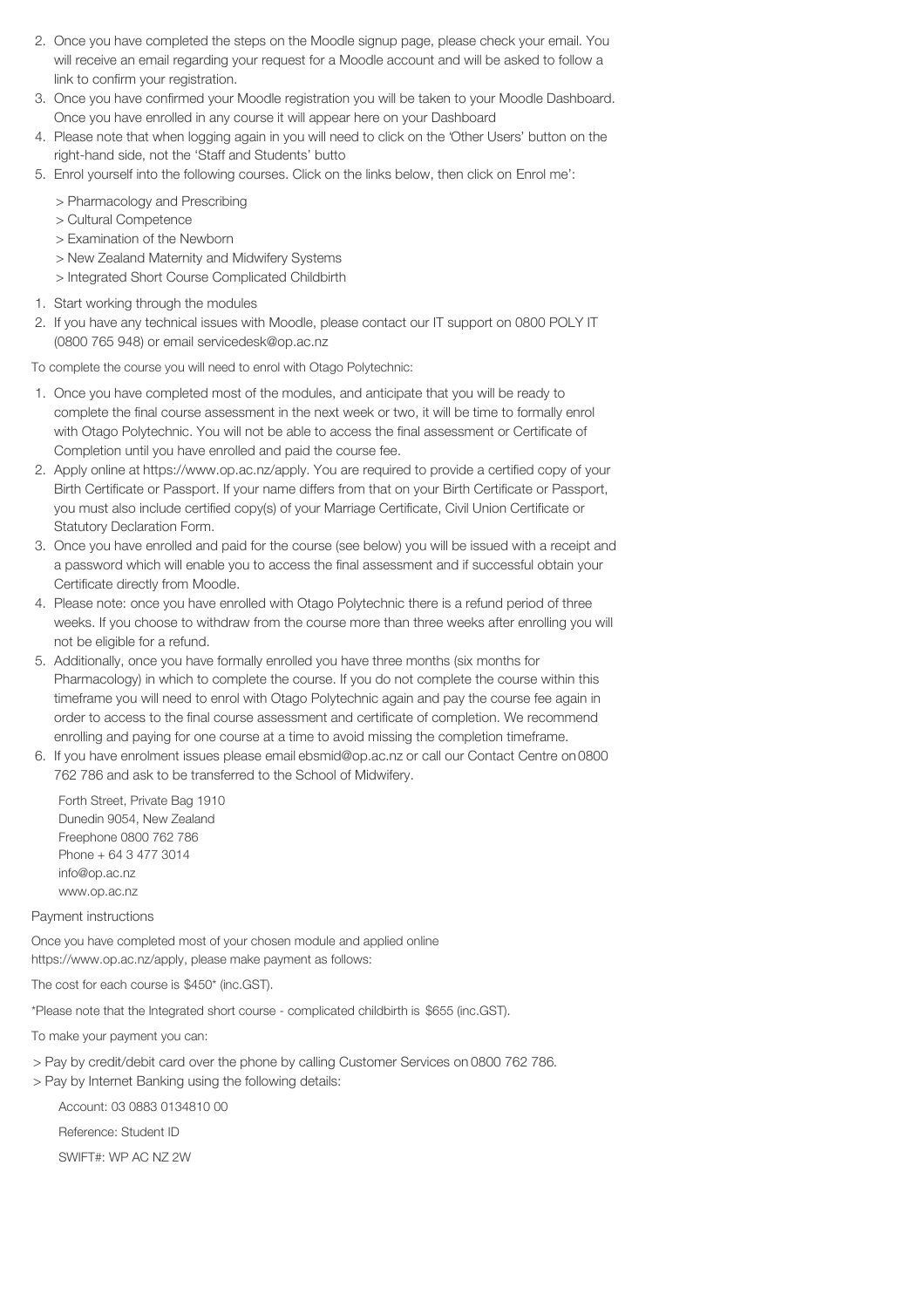Please email ebsMID@op.ac.nz upon completion of payment outlining which course you are enrolling in.

> By visiting Customer Service in The Hub to pay by eftpos, credit card, debit card, cash or cheque.

Please note that the Internet Banking option will take up to 2-3 working days to confirm and receipt the payment.

If you are a student studying from overseas, the cost for each course is GST exclusive, \$392. As these courses are approved by the Midwifery Council as part of the registration competence programme and recertification programme, the School of Midwifery recommends that you contact the New Zealand Midwifery Council to ensure you are studying the correct courses.

Once your payment has been processed you will be issued with a receipt and a password which will enable you to access the final assessment and if successful obtain your Certificate directly from Moodle.

If you have any questions regarding payment please email ebsMID@op.ac.nz or call our Contact Centre on 0800 762 786 and ask to be transferred to the School of Midwifery.

A PDF outlining these instructions can be found here.

## Return to practice

Integrated short course - Complicated Childbirth

This course has been designed to provide those midwives who have taken a break of more than eight years from practise with the knowledge and skills required to achieve the Competencies for Entry to the Register of Midwives that pertain to complications experienced by women during pregnancy, birth and in the postnatal period. The New Zealand maternity system is designed to provide a woman-centred individual service for women and their infants. Midwives are required to be competent to provide care in consultation with other practitioners where pregnancy, birth or the puerperium deviates from normal. The aim of this course is to provide those midwives who have taken a break from practice with the knowledge and skills essential for practise in modern New Zealand. This course provides one component of the Return to Practice programme.

## COVID-19 vaccination information

If you want to apply for this programme, we'll need to see evidence of your Covid-19 vaccinations (including types and dates). You need to have had three doses. We're legally obliged to collect this additional information from you as this programme is covered by the Covid-19 Public Health Response (Vaccination) Order 2021.

Please just complete our online application process as normal. As part of the application process, you'll be asked to provide your vaccination record.

The Government have advised that the only proof of vaccination that we can accept is a vaccination record PDF from your My Covid Record.

Find out how to get your vaccination record here >

## Further study options

#### Postgraduate programmes

Our postgraduate programmes are flexible, practice-focused and relevant. We will design a programme to meet your individual needs and our online learning and seminar options mean that you can choose a delivery mode to suit your circumstances. You can start slowly in the Postgraduate Certificate and increase your qualifications as you go. Each programme contributes to the next so that four papers in the Certificate mean you only need four more for the Diploma. You do not need a previous degree to enter these programmes and current students have identified the support from lecturers and opportunities for networking while gaining new knowledge and skills as some of the benefits of these programmes. Each postgraduate paper will give you 40 points of elective continuing education in the Midwifery Council's Recertification Programme.

## Clinical Update: Online Professional Development

These online updates enable you to examine a clinically-focused research article and explore its application to practice. Successful completion gives you one elective education point with the Midwifery Council of New Zealand.

Topics include:

- > Second stage of labour
- > Carpal tunnel syndrome, lower back and pelvic pain in pregnancy
- > Anaemia